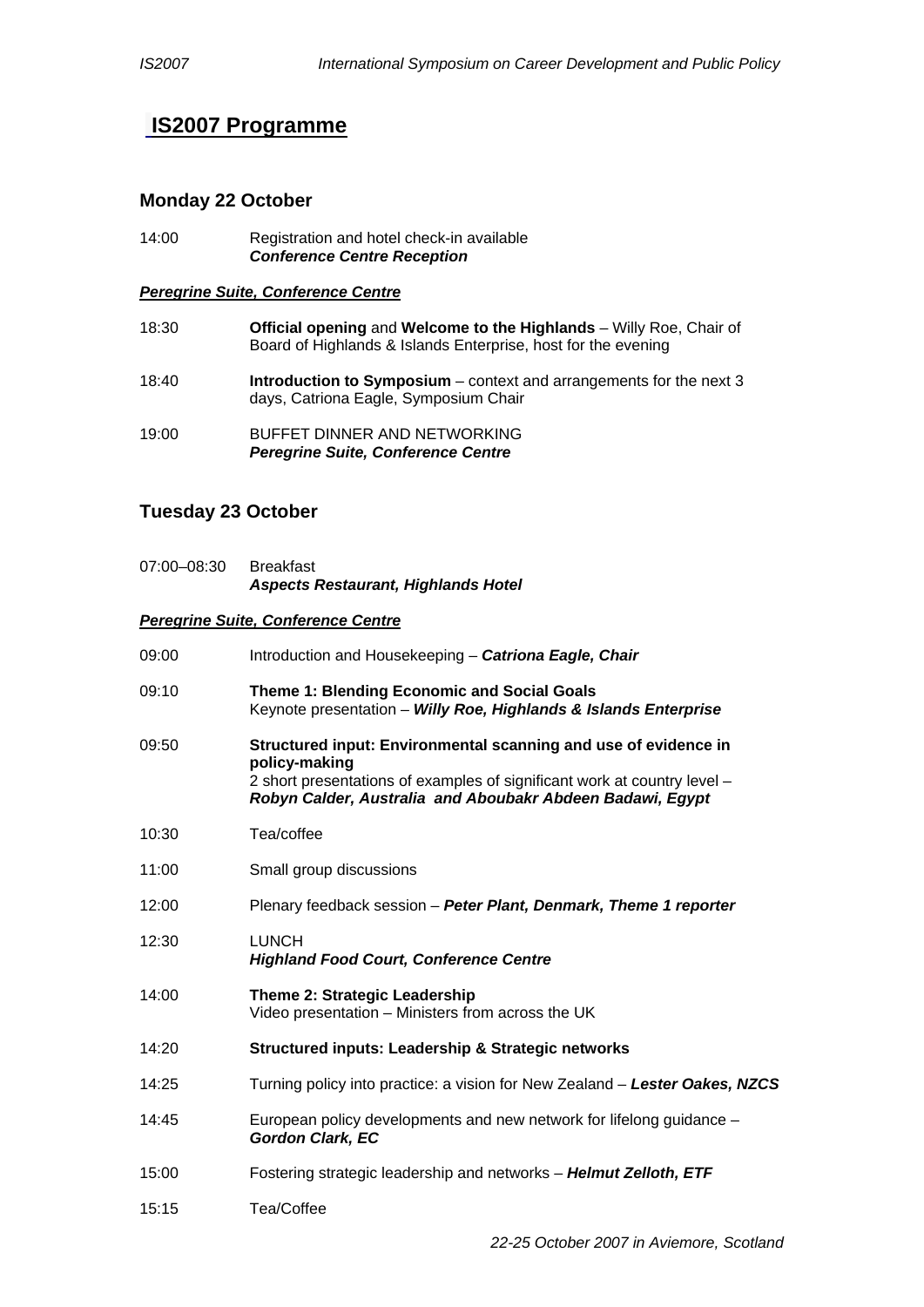| 15:45 | Small group discussions                                                       |
|-------|-------------------------------------------------------------------------------|
| 16:45 | Plenary feedback session - Lynne Bezanson, Canada, Theme 2 reporter           |
| 17:15 | Summary of Day 1 and social arrangements for evening                          |
|       | $19:00 - 21:00$ INFORMAL DINNER<br><b>Aspects Restaurant, Highlands Hotel</b> |

# **Wednesday 24 October**

07:00–08:30 Breakfast *Aspects Restaurant, Highlands Hotel* 

### *Peregrine Suite, Conference Centre*

| 09:00       | Introduction to day 2                                                                                                                                                                 |
|-------------|---------------------------------------------------------------------------------------------------------------------------------------------------------------------------------------|
| 09:10       | <b>Theme 3: Harnessing Diversity</b><br>Keynote presentation - Gideon Arulmani, India                                                                                                 |
| 09:40       | Small group discussions                                                                                                                                                               |
| 10:40       | Tea/Coffee                                                                                                                                                                            |
| 11:00       | Plenary feedback session - Sheila Semple, Scotland, Theme 3 reporter                                                                                                                  |
| 11:30       | Theme 4: Impact Evidence and Impact Measurement<br>2 short presentations on recent work of economic and social significance -<br>Raimo Vuorinen, Finland and Vivienne Brown, Scotland |
| 12:00       | Small group discussions                                                                                                                                                               |
| 13:00       | <b>LUNCH</b><br><b>Highland Food Court, Conference Centre</b>                                                                                                                         |
| 14:15       | Plenary feedback session - John McCarthy, ICCDPP, Theme 4 reporter                                                                                                                    |
| 14:45       | Theme 5: Role of the Citizen<br>Keynote presentation on the co-design and personalisation of services -<br><b>Charles Leadbeater</b>                                                  |
| 15:25       | Tea/Coffee                                                                                                                                                                            |
| 15:50       | Interactive session with <b>Charles Leadbeater</b>                                                                                                                                    |
| 16:10       | Plenary feedback session - Spencer Niles, USA, Theme 5 reporter                                                                                                                       |
| 16:40       | Summary of Day 2 and arrangements for gala dinner and ceilidh                                                                                                                         |
| 16:50-17:30 | Open sessions - options include Developing Countries Network, Careers<br>Scotland and UK Government Department of Innovation, Universities and<br><b>Skills</b>                       |
| 20:00       | <b>GALA DINNER AND CEILIDH DANCE</b><br><b>Peregrine Suite</b>                                                                                                                        |